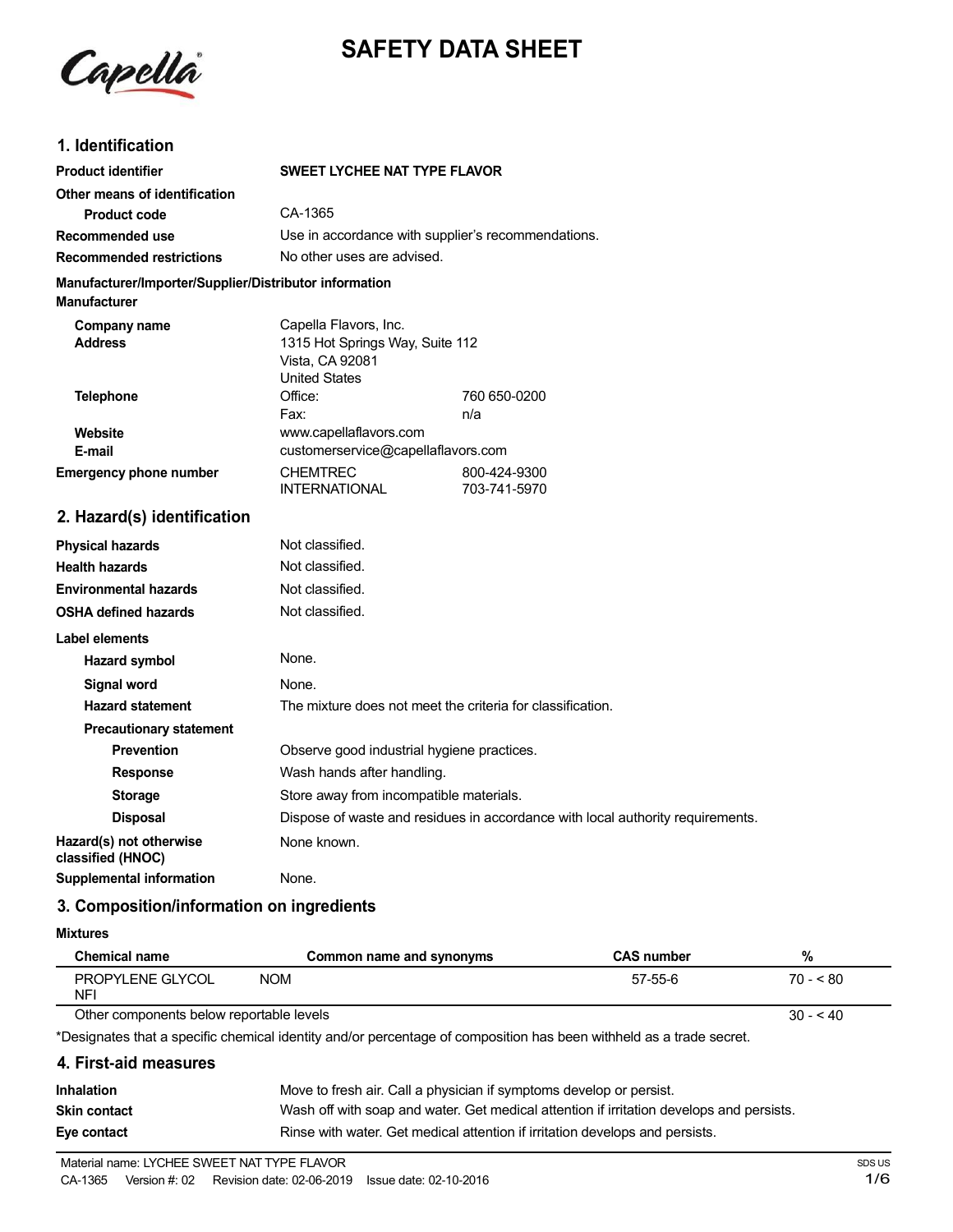| Ingestion                                                                    | Rinse mouth. Get medical attention if symptoms occur.                                                               |
|------------------------------------------------------------------------------|---------------------------------------------------------------------------------------------------------------------|
| <b>Most important</b><br>symptoms/effects, acute and<br>delayed              | Direct contact with eyes may cause temporary irritation.                                                            |
| Indication of immediate<br>medical attention and special<br>treatment needed | Treat symptomatically.                                                                                              |
| <b>General information</b>                                                   | Ensure that medical personnel are aware of the material(s) involved, and take precautions to<br>protect themselves. |
| 5. Fire-fighting measures                                                    |                                                                                                                     |
| Suitable extinguishing media                                                 | Alcohol resistant foam. Powder. Carbon dioxide (CO2).                                                               |
| Unsuitable extinguishing<br>media                                            | Do not use water jet as an extinguisher, as this will spread the fire.                                              |
| Specific hazards arising from                                                | During fire, gases hazardous to health may be formed.                                                               |

Move containers from fire area if you can do so without risk.

Use water spray to reduce vapors or divert vapor cloud drift.

Avoid discharge into drains, water courses or onto the ground.

The following constituents are the only constituents of the product which have a PEL, TLV or other recommended exposure limit.

**Components Type Value Form**

No biological exposure limits noted for the ingredient(s).

established, maintain airborne levels to an acceptable level.

Avoid prolonged exposure. Observe good industrial hygiene practices.

No unusual fire or explosion hazards noted.

recovery, flush area with water.

remove residual contamination.

Self-contained breathing apparatus and full protective clothing must be worn in case of fire.

Use standard firefighting procedures and consider the hazards of other involved materials.

Keep unnecessary personnel away. For personal protection, see section 8 of the SDS.

Large Spills: Stop the flow of material, if this is without risk. Dike the spilled material, where this is possible. Absorb in vermiculite, dry sand or earth and place into containers. Following product

Never return spills to original containers for re-use. For waste disposal, see section 13 of the SDS.

Store in tightly closed container. Store away from incompatible materials (see Section 10 of the

TWA 10 mg/m3 Aerosol.

Good general ventilation should be used. Ventilation rates should be matched to conditions. If applicable, use process enclosures, local exhaust ventilation, or other engineering controls to maintain airborne levels below recommended exposure limits. If exposure limits have not been

Small Spills: Wipe up with absorbent material (e.g. cloth, fleece). Clean surface thoroughly to

**Eye/face protection** Wear safety glasses with side shields (or goggles).

SDS).

At this time, the other constituents have no known exposure limits. **US. Workplace Environmental Exposure Level (WEEL) Guides**

**8. Exposure controls/personal protection**

**Individual protection measures, such as personal protective equipment**

**the chemical**

**Fire fighting**

**Special protective equipment and precautions for firefighters**

**6. Accidental release measures**

**equipment/instructions Specific methods General fire hazards**

**Personal precautions, protective equipment and emergency procedures Methods and materials for containment and cleaning up**

**Environmental precautions 7. Handling and storage Precautions for safe handling Conditions for safe storage, including any incompatibilities**

**Occupational exposure limits**

PROPYLENE GLYCOL NOM NFI (CAS 57-55-6)

**Biological limit values Appropriate engineering**

**controls**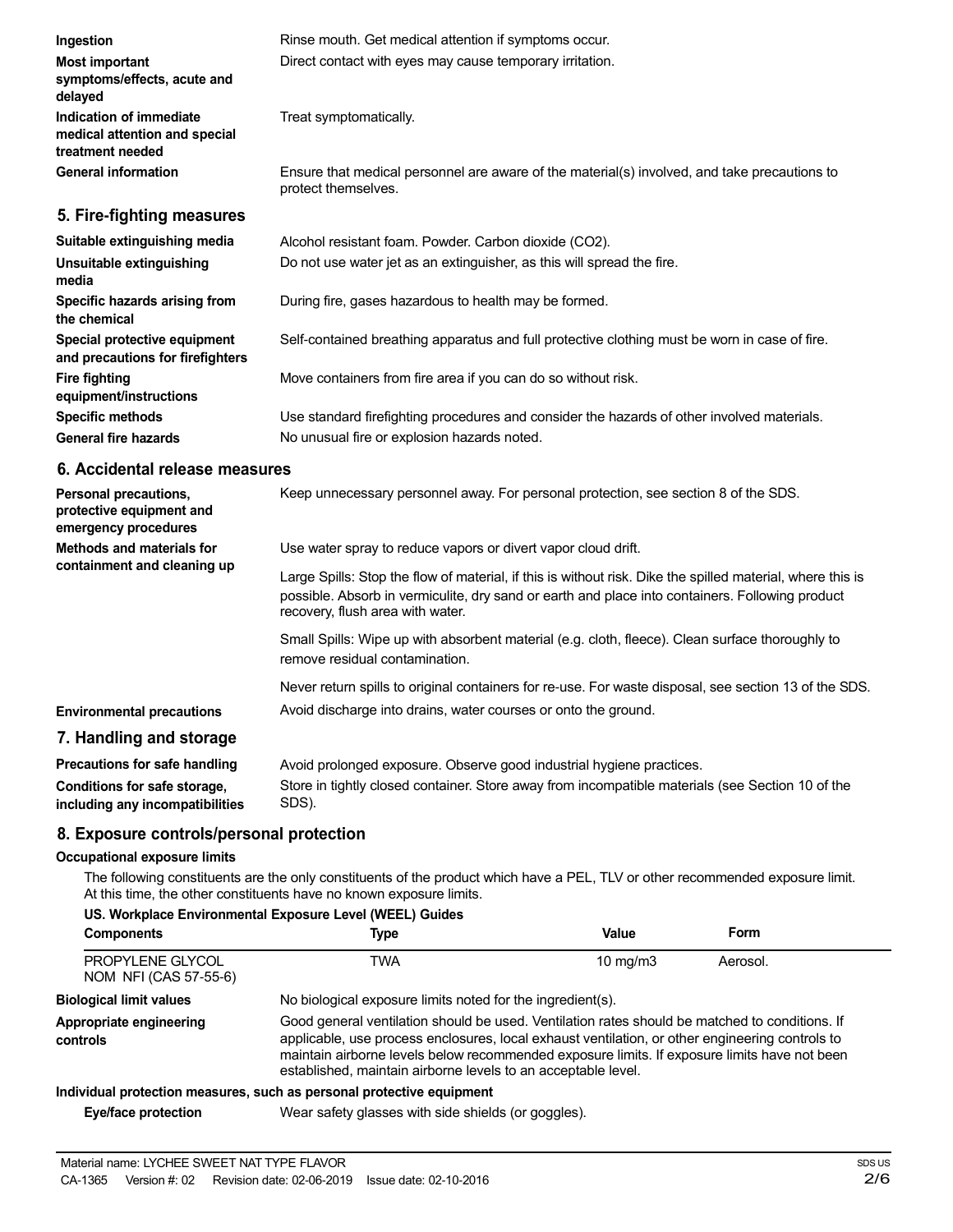| <b>Skin protection</b><br>Hand protection | Wear appropriate chemical resistant gloves.                                                                                                                                                                                 |
|-------------------------------------------|-----------------------------------------------------------------------------------------------------------------------------------------------------------------------------------------------------------------------------|
| Other                                     | Wear suitable protective clothing.                                                                                                                                                                                          |
| <b>Respiratory protection</b>             | In case of insufficient ventilation, wear suitable respiratory equipment.                                                                                                                                                   |
| <b>Thermal hazards</b>                    | Wear appropriate thermal protective clothing, when necessary.                                                                                                                                                               |
| <b>General hygiene</b><br>considerations  | Always observe good personal hygiene measures, such as washing after handling the material<br>and before eating, drinking, and/or smoking. Routinely wash work clothing and protective<br>equipment to remove contaminants. |

# **9. Physical and chemical properties**

| Appearance                                        |                                                                                               |
|---------------------------------------------------|-----------------------------------------------------------------------------------------------|
| <b>Physical state</b>                             | Liquid.                                                                                       |
| <b>Form</b>                                       | Liquid.                                                                                       |
| Color                                             | Not available.                                                                                |
| Odor                                              | Not available.                                                                                |
| <b>Odor threshold</b>                             | Not available.                                                                                |
| pH                                                | Not available.                                                                                |
| Melting point/freezing point                      | -74.2 °F (-59 °C) estimated                                                                   |
| Initial boiling point and boiling<br>range        | 370.76 °F (188.2 °C) estimated                                                                |
| <b>Flash point</b>                                | > 220.0 °F (> 104.4 °C) Closed Cup                                                            |
| <b>Evaporation rate</b>                           | Not available.                                                                                |
| Flammability (solid, gas)                         | Not applicable.                                                                               |
| Upper/lower flammability or explosive limits      |                                                                                               |
| <b>Flammability limit - lower</b><br>(%)          | Not available.                                                                                |
| Flammability limit - upper<br>(%)                 | Not available.                                                                                |
| Explosive limit - lower (%)                       | Not available.                                                                                |
| Explosive limit - upper (%)                       | Not available.                                                                                |
| Vapor pressure                                    | 0.12 hPa estimated                                                                            |
| <b>Vapor density</b>                              | Not available.                                                                                |
| <b>Relative density</b>                           | Not available.                                                                                |
| Solubility(ies)                                   |                                                                                               |
| Solubility (water)                                | Not available.                                                                                |
| <b>Partition coefficient</b><br>(n-octanol/water) | Not available.                                                                                |
| Auto-ignition temperature                         | 700 °F (371.11 °C) estimated                                                                  |
| <b>Decomposition temperature</b>                  | Not available.                                                                                |
| <b>Viscosity</b>                                  | Not available.                                                                                |
| <b>Other information</b>                          |                                                                                               |
| <b>Explosive properties</b>                       | Not explosive.                                                                                |
| <b>Flammability class</b>                         | Combustible IIIB estimated                                                                    |
| <b>Oxidizing properties</b>                       | Not oxidizing.                                                                                |
| <b>Refractive index</b>                           | 1.3949 - 1.4249                                                                               |
| <b>Specific gravity</b>                           | $1.03 - 1.06$                                                                                 |
| 10. Stability and reactivity                      |                                                                                               |
| Reactivity                                        | The product is stable and non-reactive under normal conditions of use, storage and transport. |
| <b>Chemical stability</b>                         | Material is stable under normal conditions.                                                   |
| <b>Possibility of hazardous</b>                   | No dangerous reaction known under conditions of normal use.                                   |

**reactions**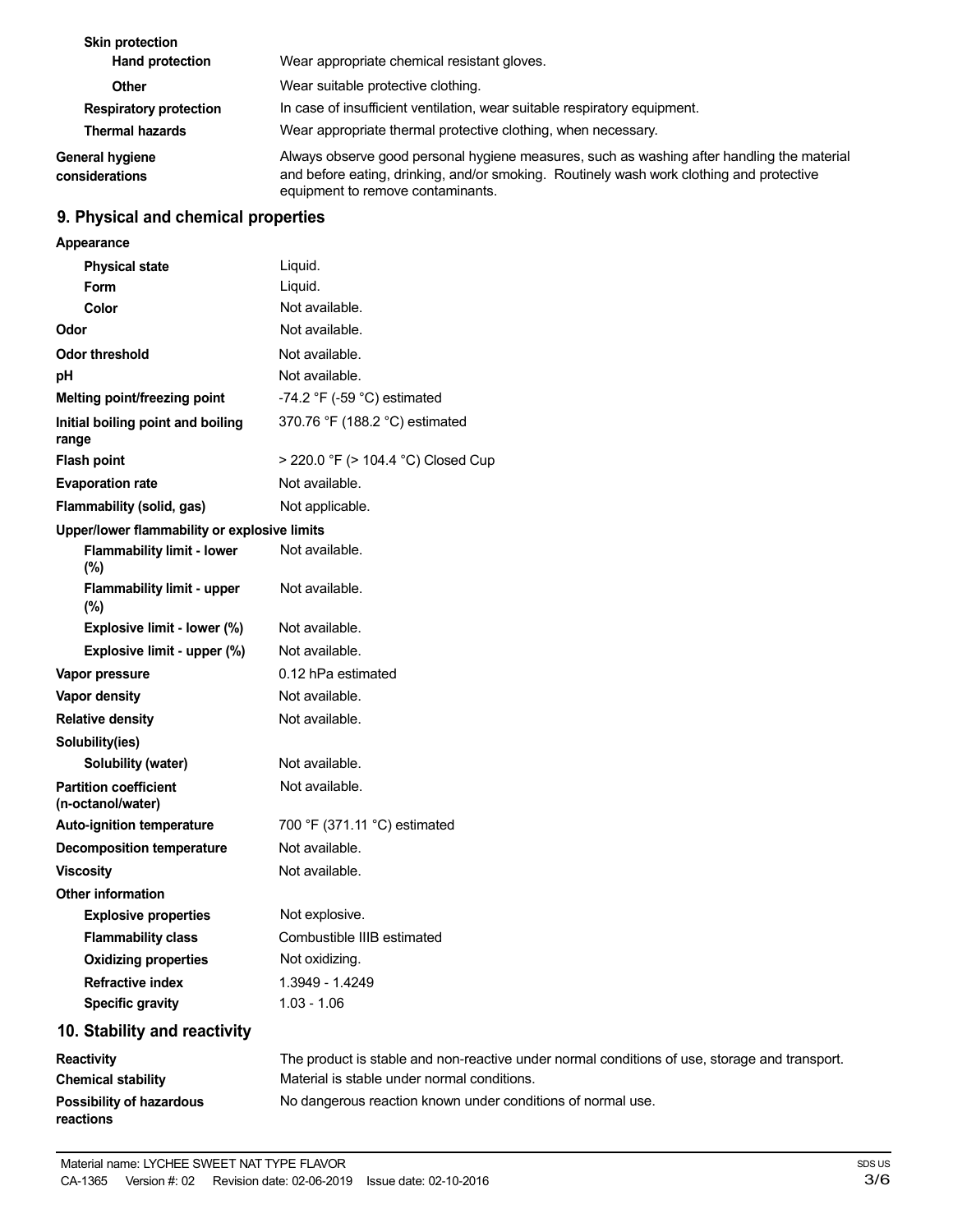| <b>Conditions to avoid</b>          | Keep away from heat, hot surfaces, sparks, open flames and other ignition sources. Contact with<br>incompatible materials. |
|-------------------------------------|----------------------------------------------------------------------------------------------------------------------------|
| Incompatible materials              | Strong oxidizing agents.                                                                                                   |
| Hazardous decomposition<br>products | No hazardous decomposition products are known.                                                                             |

# **11. Toxicological information**

#### **Information on likely routes of exposure**

| <b>Inhalation</b>                                                                  | Prolonged inhalation may be harmful.                                                                                                                                                                  |
|------------------------------------------------------------------------------------|-------------------------------------------------------------------------------------------------------------------------------------------------------------------------------------------------------|
| <b>Skin contact</b>                                                                | No adverse effects due to skin contact are expected.                                                                                                                                                  |
| Eye contact                                                                        | Direct contact with eyes may cause temporary irritation.                                                                                                                                              |
| Ingestion                                                                          | Expected to be a low ingestion hazard.                                                                                                                                                                |
| Symptoms related to the<br>physical, chemical and<br>toxicological characteristics | Direct contact with eyes may cause temporary irritation.                                                                                                                                              |
| Information on toxicological effects                                               |                                                                                                                                                                                                       |
| <b>Acute toxicity</b>                                                              | Not available.                                                                                                                                                                                        |
| Skin corrosion/irritation                                                          | Prolonged skin contact may cause temporary irritation.                                                                                                                                                |
| Serious eye damage/eye<br>irritation                                               | Direct contact with eyes may cause temporary irritation.                                                                                                                                              |
| Respiratory or skin sensitization                                                  |                                                                                                                                                                                                       |
| <b>Respiratory sensitization</b>                                                   | Not a respiratory sensitizer.                                                                                                                                                                         |
| <b>Skin sensitization</b>                                                          | This product is not expected to cause skin sensitization.                                                                                                                                             |
| Germ cell mutagenicity                                                             | No data available to indicate product or any components present at greater than 0.1% are<br>mutagenic or genotoxic.                                                                                   |
| Carcinogenicity                                                                    | Not classifiable as to carcinogenicity to humans.                                                                                                                                                     |
| IARC Monographs. Overall Evaluation of Carcinogenicity                             |                                                                                                                                                                                                       |
| Not regulated.<br>Not listed.                                                      | OSHA Specifically Regulated Substances (29 CFR 1910.1001-1052)<br>US. National Toxicology Program (NTP) Report on Carcinogens                                                                         |
| <b>Reproductive toxicity</b>                                                       | This product is not expected to cause reproductive or developmental effects.                                                                                                                          |
| Specific target organ toxicity -<br>single exposure                                | Not classified.                                                                                                                                                                                       |
| Specific target organ toxicity -<br>repeated exposure                              | Not classified.                                                                                                                                                                                       |
| <b>Aspiration hazard</b>                                                           | Not an aspiration hazard.                                                                                                                                                                             |
| <b>Chronic effects</b>                                                             | Prolonged inhalation may be harmful.                                                                                                                                                                  |
| 12. Ecological information                                                         |                                                                                                                                                                                                       |
| <b>Ecotoxicity</b>                                                                 | The product is not classified as environmentally hazardous. However, this does not exclude the<br>possibility that large or frequent spills can have a harmful or damaging effect on the environment. |
| Persistence and degradability                                                      | No data is available on the degradability of any ingredients in the mixture.                                                                                                                          |
| <b>Bioaccumulative potential</b>                                                   |                                                                                                                                                                                                       |
| Partition coefficient n-octanol / water (log Kow)<br>PROPYLENE GLYCOL              | nom nfi<br>$-0.92$                                                                                                                                                                                    |
| <b>Mobility in soil</b>                                                            | No data available.                                                                                                                                                                                    |
| Other adverse effects                                                              | No other adverse environmental effects (e.g. ozone depletion, photochemical ozone creation<br>potential, endocrine disruption, global warming potential) are expected from this component.            |
| 13. Disposal considerations                                                        |                                                                                                                                                                                                       |
| <b>Disposal instructions</b>                                                       | Collect and reclaim or dispose in sealed containers at licensed waste disposal site.                                                                                                                  |
| <b>Local disposal regulations</b>                                                  | Dispose in accordance with all applicable regulations.                                                                                                                                                |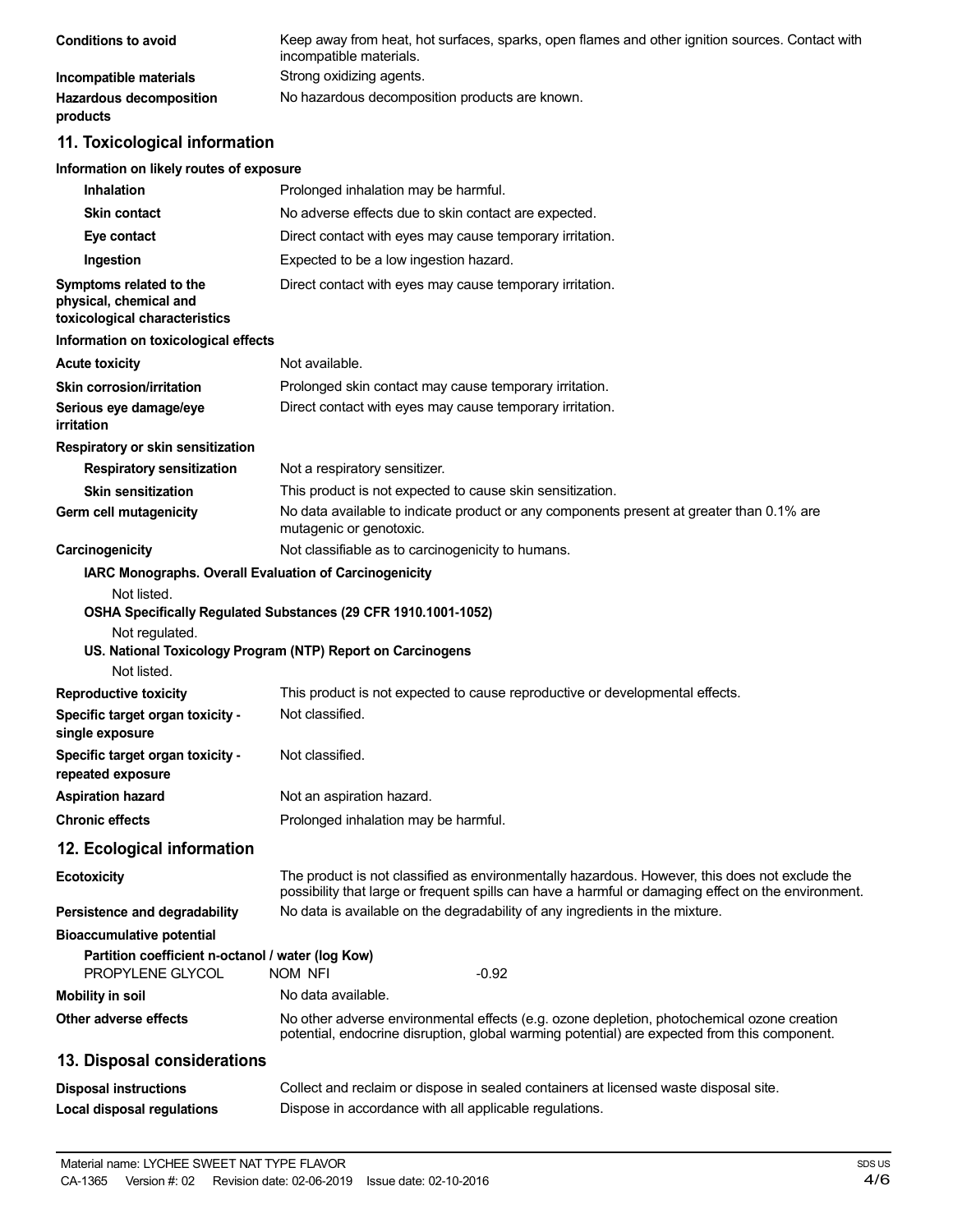| Hazardous waste code                                                           | The waste code should be assigned in discussion between the user, the producer and the waste<br>disposal company.                                                                                                      |                        |
|--------------------------------------------------------------------------------|------------------------------------------------------------------------------------------------------------------------------------------------------------------------------------------------------------------------|------------------------|
| Waste from residues / unused<br>products                                       | Dispose of in accordance with local regulations. Empty containers or liners may retain some<br>product residues. This material and its container must be disposed of in a safe manner (see:<br>Disposal instructions). |                        |
| <b>Contaminated packaging</b>                                                  | Since emptied containers may retain product residue, follow label warnings even after container is<br>emptied. Empty containers should be taken to an approved waste handling site for recycling or<br>disposal.       |                        |
| 14. Transport information                                                      |                                                                                                                                                                                                                        |                        |
| <b>DOT</b>                                                                     |                                                                                                                                                                                                                        |                        |
| Not regulated as dangerous goods.<br><b>IATA</b>                               |                                                                                                                                                                                                                        |                        |
| Not regulated as dangerous goods.                                              |                                                                                                                                                                                                                        |                        |
| <b>IMDG</b>                                                                    |                                                                                                                                                                                                                        |                        |
| Not regulated as dangerous goods.                                              |                                                                                                                                                                                                                        |                        |
| Transport in bulk according to<br>Annex II of MARPOL 73/78 and<br>the IBC Code | Not established.                                                                                                                                                                                                       |                        |
| 15. Regulatory information                                                     |                                                                                                                                                                                                                        |                        |
| <b>US federal regulations</b>                                                  | This product is not known to be a "Hazardous Chemical" as defined by the OSHA Hazard<br>Communication Standard, 29 CFR 1910.1200.                                                                                      |                        |
| <b>Toxic Substances Control Act (TSCA)</b>                                     |                                                                                                                                                                                                                        |                        |
|                                                                                | TSCA Section 12(b) Export Notification (40 CFR 707, Subpt. D)                                                                                                                                                          |                        |
| Not regulated.                                                                 |                                                                                                                                                                                                                        |                        |
| <b>CERCLA Hazardous Substance List (40 CFR 302.4)</b>                          |                                                                                                                                                                                                                        |                        |
| Not listed.<br>SARA 304 Emergency release notification                         |                                                                                                                                                                                                                        |                        |
| Not regulated.                                                                 |                                                                                                                                                                                                                        |                        |
| Not regulated.                                                                 | OSHA Specifically Regulated Substances (29 CFR 1910.1001-1052)                                                                                                                                                         |                        |
| Superfund Amendments and Reauthorization Act of 1986 (SARA)                    |                                                                                                                                                                                                                        |                        |
| SARA 302 Extremely hazardous substance<br>Not listed.                          |                                                                                                                                                                                                                        |                        |
| SARA 311/312 Hazardous<br>chemical                                             | No (Exempt)                                                                                                                                                                                                            |                        |
| SARA 313 (TRI reporting)<br>Not regulated.                                     |                                                                                                                                                                                                                        |                        |
| Other federal regulations                                                      |                                                                                                                                                                                                                        |                        |
|                                                                                | Clean Air Act (CAA) Section 112 Hazardous Air Pollutants (HAPs) List                                                                                                                                                   |                        |
| Not regulated.                                                                 | Clean Air Act (CAA) Section 112(r) Accidental Release Prevention (40 CFR 68.130)                                                                                                                                       |                        |
| Not regulated.                                                                 |                                                                                                                                                                                                                        |                        |
| <b>Safe Drinking Water Act</b><br>(SDWA)                                       | Not regulated.                                                                                                                                                                                                         |                        |
| <b>US state regulations</b>                                                    |                                                                                                                                                                                                                        |                        |
| <b>California Proposition 65</b>                                               |                                                                                                                                                                                                                        |                        |
| more information go to www.P65Warnings.ca.gov.                                 | California Safe Drinking Water and Toxic Enforcement Act of 1986 (Proposition 65): This material<br>is not known to contain any chemicals currently listed as carcinogens or reproductive toxins. For                  |                        |
| <b>International Inventories</b>                                               |                                                                                                                                                                                                                        |                        |
| Country(s) or region                                                           | <b>Inventory name</b>                                                                                                                                                                                                  | On inventory (yes/no)* |
| Australia                                                                      | Australian Inventory of Chemical Substances (AICS)                                                                                                                                                                     | Yes                    |
| Canada                                                                         | Domestic Substances List (DSL)                                                                                                                                                                                         | Yes                    |
| Canada                                                                         | Non-Domestic Substances List (NDSL)                                                                                                                                                                                    | No                     |